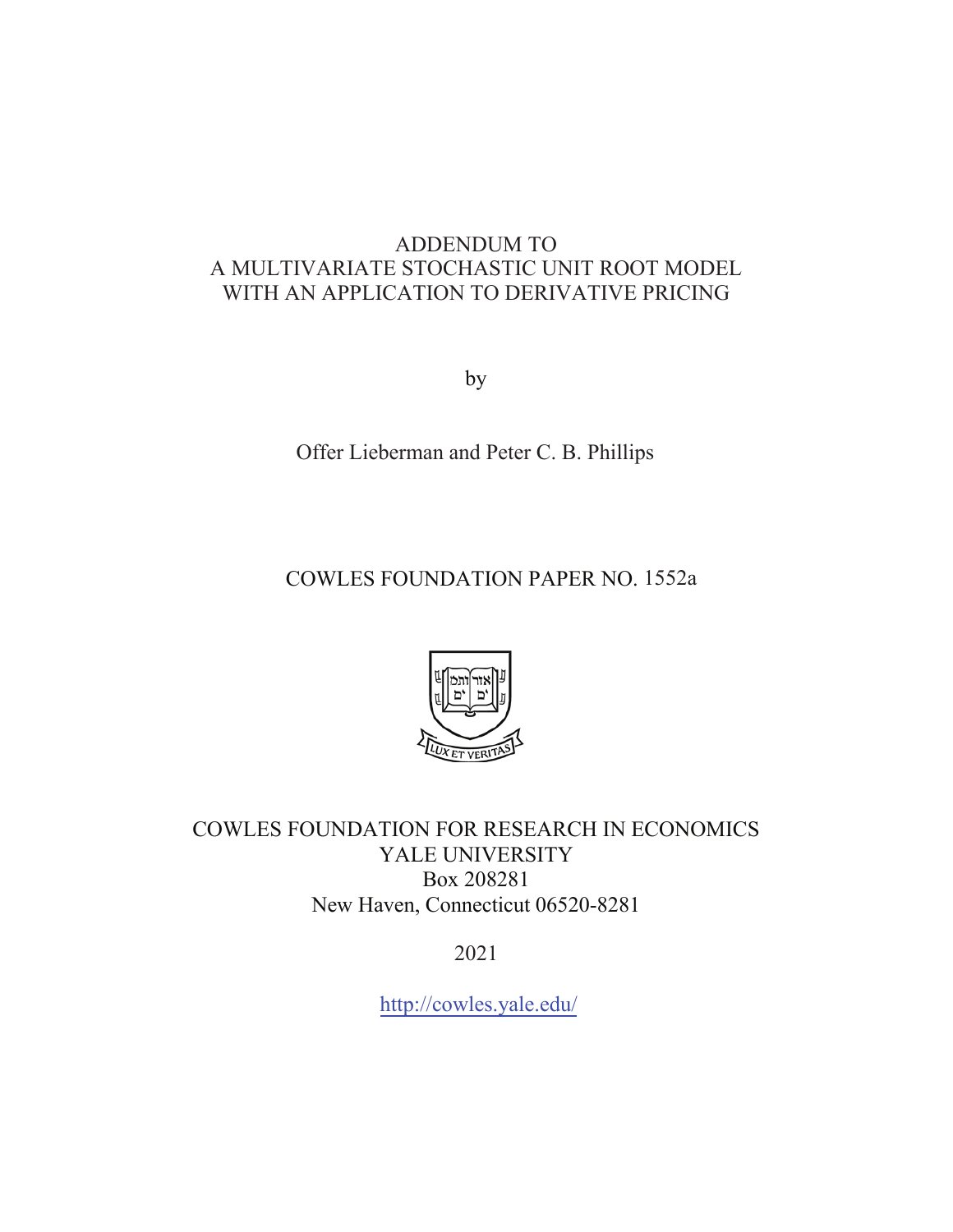## A Multivariate Stochastic Unit Root Model with an Application to Derivative Pricing - An Addendum to Lieberman and Phillips, Journal of Econometrics 196 (2017), 99-110. \*

Offer Lieberman<sup>†</sup> and Peter C. B. Phillips<sup>‡</sup>

## June 14, 2021

In Theorem 7 of Lieberman and Phillips (Journal of Econometrics 196 (2017), 99-110), it is stated that  $\hat{\mu}_n \Rightarrow \mu B(a, \Sigma_u)$ , where

$$
B(a,\Sigma_u) = H_a^*(1) - a' \int_0^1 H_a^*(r) \, dB_u(r) - \frac{1}{2} a' \Sigma_u a \int_0^1 H_a^*(r) \, dr,
$$

and

$$
H_a^*(r) = e^{a'B_u(r)} \int_0^r e^{-a'B_u(p)} dp.
$$

In fact, stochastic differentiation of  $H_a^*(r)$  reveals that

$$
dH_{a}^{*}(r) = dr + a'H_{a}^{*}(r) dB_{u}(r) + \frac{1}{2}a'\Sigma_{u}a\int_{0}^{1}H_{a}^{*}(r) dr,
$$

from which it follows that

$$
H_{a}^{*}(1) = \int_{0}^{1} dH_{a}^{*}(r) = 1 + a' \int_{0}^{1} H_{a}^{*}(r) dB_{u}(r) + \frac{1}{2} a' \Sigma_{u} a \int_{0}^{1} H_{a}^{*}(r) dr,
$$

\*We thank Tim Ginker for his research assistance during the time the original paper was written and for recently drawing our attention to some of the points in this Addendum.

Department of Economics, Bar-Ilan University, Ramat Gan 52900, Israel. E-mail: offer.lieberman@gmail.com

Yale University, University of Auckland, Southampton University, and Singapore Management University.